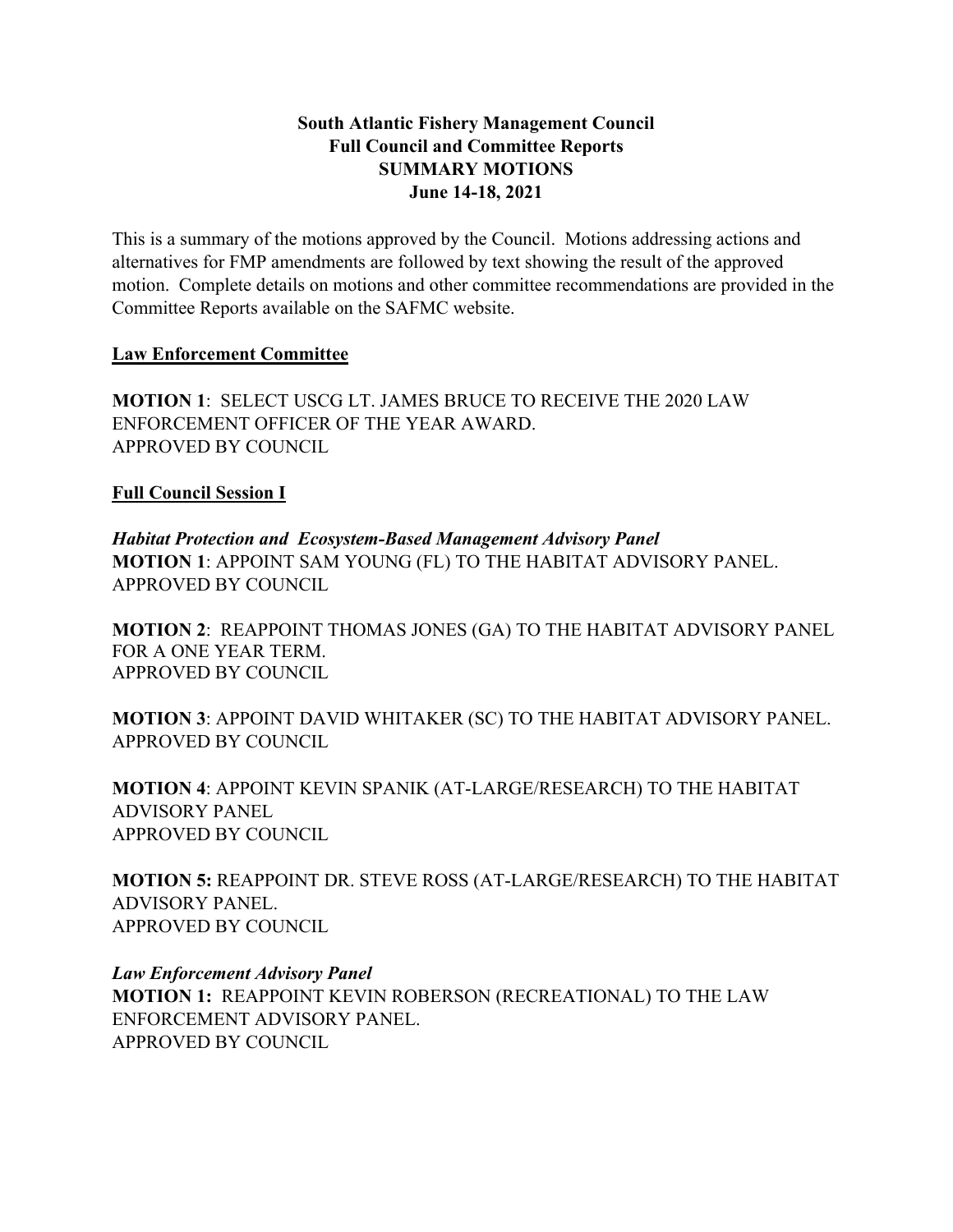**MOTION 2**: APPOINT ALANA HARRISON (COMMERCIAL) TO THE LAW ENFORCEMENT ADVISORY PANEL. APPROVED BY COUNCIL

*Mackerel Cobia Advisory Panel* **MOTION 1:** REAPPOINT IRA LAKS, KEITH BOWEN, AND STEVE ENGLISH TO THE MACKEREL COBIA ADVISORY PANEL. APPROVED BY COUNCIL

**MOTION 2:** APPOINT CHARLES GRIFFIN TO THE MACKEREL COBIA ADVISORY PANEL. APPROVED BY COUNCIL

**MOTION 3**: APPOINT ANTHONY BENEVENTO TO THE MACKEREL COBIA ADVISORY PANEL. APPROVED BY COUNCIL

*Snapper Grouper Advisory Panel* **MOTION 1:** REAPPOINT ROBERT LORENZ AND JAMES PASKIEWICZ TO THE SNAPPER GROUPER ADVISORY PANEL APPROVED BY COUNCIL

*Scientific and Statistical Committee (SSC)* **MOTION 1:** REAPPOINT DR. YAN LI TO THE NORTH CAROLINA SEAT ON THE SSC. APPROVED BY COUNCIL

**MOTION 2:** APPOINT DR. JENNIFER SWEENEY-TOOKES TO THE SOCIAL SCIENTIST SEAT ON THE SSC. APPROVED BY COUNCIL

**MOTION 3:** REAPPOINT DR. CHRIS DUMAS TO THE SOCIO-ECONOMIC SEAT ON THE SSC. APPROVED BY COUNCIL

**MOTION 4:** REAPPOINT DR. FRED SERCHUK AND DR. ALEXEI SHAROV TO THE SSC. APPROVED BY COUNCIL

**Open Session**

**MOTION 1:** APPROVE THE SOUTH ATLANTIC RESEARCH AND MONITORING PRIORITIZATION PLAN FOR 2021-2025 AS MODIFIED. APPROVED BY COUNCIL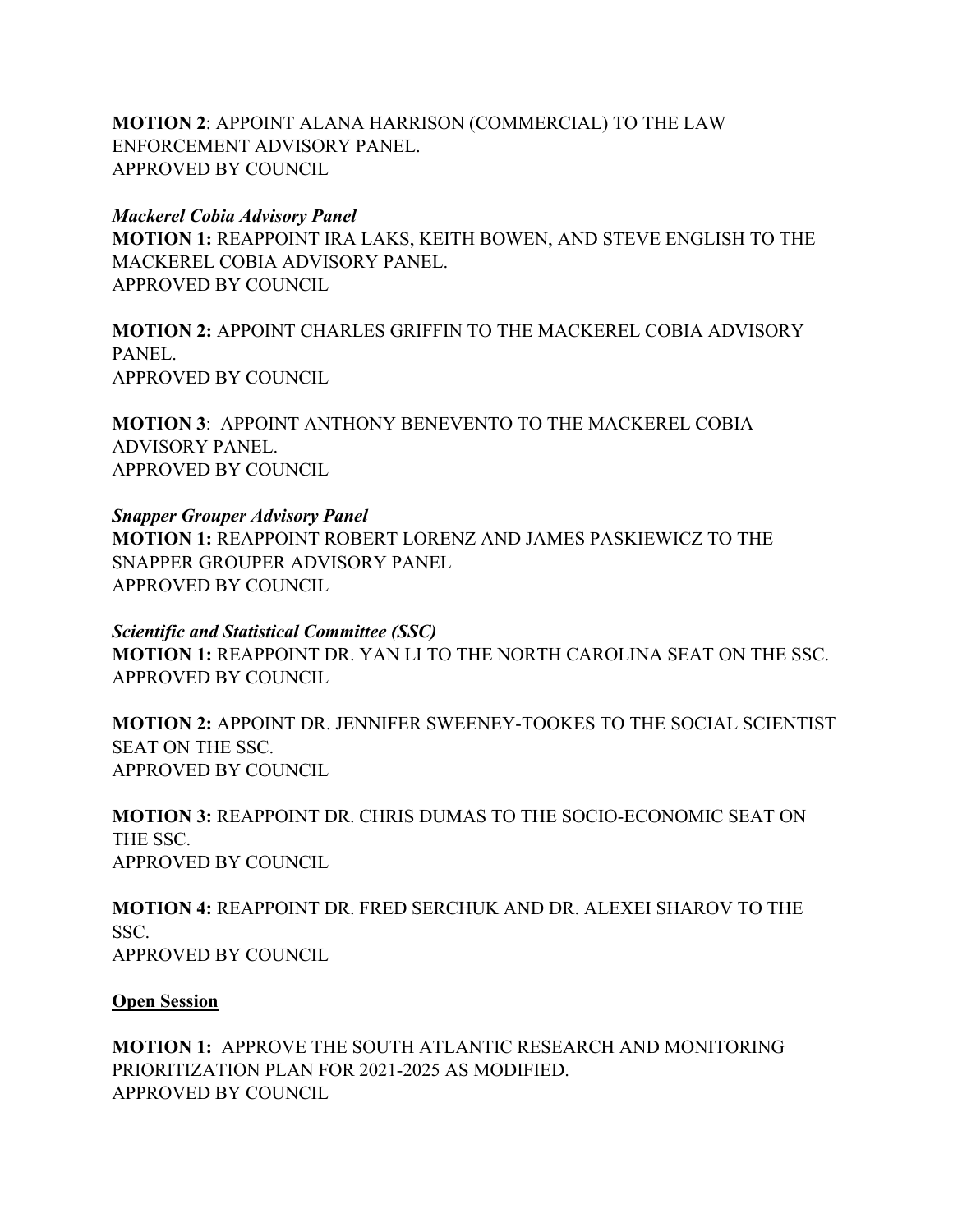#### **Dolphin Wahoo Committee**

#### *Dolphin Wahoo Amendment 10*

**MOTION 1:** DESELECT ALTERNATIVE 4 AND SELECT ALTERNATIVE 3 AS PREFERRED IN ACTION 4.

**Action 4. Revise sector allocations and sector annual catch limits for wahoo Preferred Alternative 3.** Allocate 97.55% of the revised total annual catch limit for wahoo to the recreational sector. Allocate 2.45% of the revised total annual catch limit for wahoo to the commercial sector. This is based on approximately maintaining the current commercial annual catch limit and allocating the remaining revised total annual catch limit to the recreational sector.

**Alternative 4.** Allocate 97.00% of the revised total annual catch limit for wahoo to the recreational sector. Allocate 3.00% of the revised total annual catch limit for wahoo to the commercial sector. This is based on the Council's intent to explore alternatives for sector allocations that would not result in a decrease in the current pounds of wahoo available to either sector.

APPROVED BY COUNCIL

# **MOTION 2:** DESELECT SUB-ALTERNATIVE 2D AND SELECT SUB-ALTERNATIVE 2E AS PREFERRED IN ACTION 11.

#### **Action 11. Reduce the recreational vessel limit for dolphin**

Note: Alternative 1 (No Action), Alternative 2 and Alternative 3 (including their respective sub-alternatives) do not apply to headboats. The current limit of 10 dolphin per paying passenger onboard a headboat will not change under this action and its alternatives.

**Preferred Alternative 2.** The recreational daily bag limit is 10 dolphin per person, not to exceed:

**Sub-alternative 2d.** 48 dolphin per vessel, whichever is less.

**Preferred Sub-alternative 2e.** 54 dolphin per vessel, whichever is less. APPROVED BY COUNCIL

#### **MOTION 3:** DESELECT ALTERNATIVE 2 AND SELECT ALTERNATIVE 1 AS PREFERRED IN ACTION 12.

**Action 12. Reduce the recreational bag limit and establish a recreational vessel limit for wahoo** 

**Preferred Alternative 1 (No Action).** The recreational daily bag limit is 2 wahoo per person. There is no recreational vessel limit for wahoo.

**Alternative 2.** The recreational daily bag limit is 1 wahoo per person. APPROVED BY COUNCIL

#### **MOTION 4:** MOVE ACTION 12 TO THE CONSIDERED BUT REJECTED SECTION.

**Action 12. Reduce the recreational bag limit and establish a recreational vessel limit for wahoo.**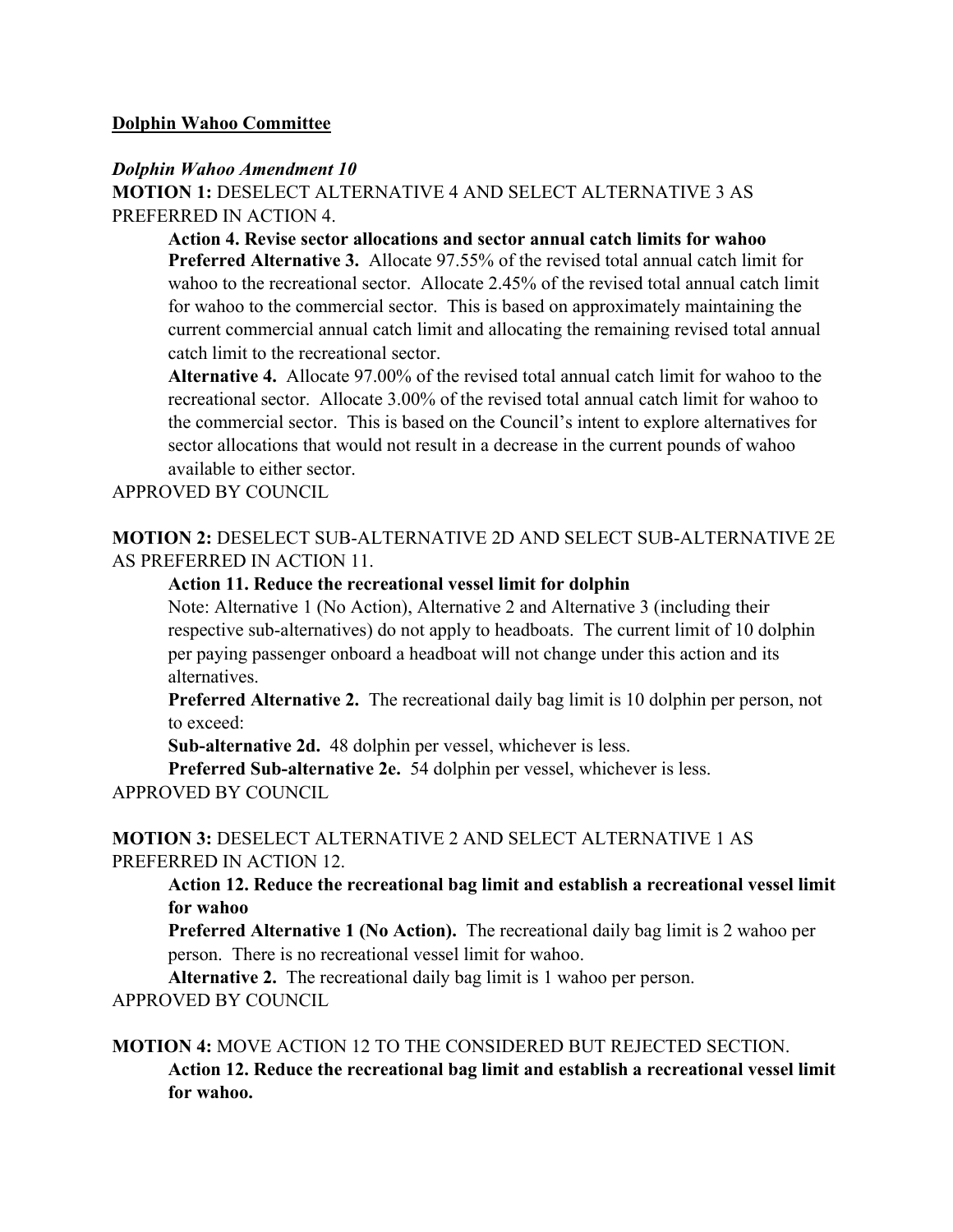#### APPROVED BY COUNCIL

### **MOTION 5:** APPROVE THE IPT'S SUGGESTED EDITS TO THE PURPOSE STATEMENT IN AMENDMENT 10.

The *purpose* of Dolphin Wahoo Amendment 10 is to revise the catch levels [acceptable biological catch (ABC) and annual catch limits (ACL)], sector allocations, accountability measures, and management measures for dolphin and wahoo. Management measures address authorized gear, and the operator card requirement in the dolphin and wahoo fisheries, as well as and the recreational vessel limits in the dolphin fishery.

APPROVED BY COUNCIL

**MOTION 6:** APPROVE AMENDMENT 10 TO THE FISHERY MANAGEMENT PLAN FOR THE DOLPHIN AND WAHOO FISHERY OF THE ATLANTIC FOR FORMAL SECRETARIAL REVIEW AND DEEM THE CODIFIED TEXT AS NECESSARY AND APPROPRIATE. GIVE STAFF EDITORIAL LICENSE TO MAKE ANY NECESSARY EDITORIAL CHANGES TO THE DOCUMENT/CODIFIED TEXT AND GIVE THE COUNCIL CHAIR AUTHORITY TO APPROVE THE REVISIONS AND RE-DEEM THE CODIFIED TEXT.

APPROVED BY COUNCIL (1 objection, 1 absent)

## *Timing and Tasks*

**MOTION 7:** APPROVE THE FOLLOWING TIMING AND TASKS:

- 1) PREPARE AMENDMENT 10 FOR SUBMISSION.
- 2) PREPARE INFORMATION ON AN AMENDMENT THAT WOULD ADDRESS THE IDENTIFIED RETENTION AND SIZE LIMIT TOPICS FOR REVIEW AT THE SEPTEMBER 2021 MEETING.

APPROVED BY COUNCIL

# **Mackerel Cobia Committee**

*Coastal Migratory Pelagics Amendment 34*

**MOTION 1:** SELECT ALTERNATIVE 3 AS PREFERRED UNDER ACTION 1 IN CMP AMENDMENT 34.

**Action 1. Revise the stock total annual catch limit and annual optimum yield for Atlantic migratory group king mackerel to reflect the updated acceptable biological catch level.**

**Alternative 3.** The total annual catch limit and annual optimum yield for Atlantic migratory group king mackerel is equal to 95% of the updated acceptable biological catch level.

APPROVED BY COUNCIL

**MOTION 2**: ADD AN ALTERNATIVE TO ACTION 2 THAT WOULD ALLOCATE 62.9% TO THE RECREATIONAL SECTOR AND 37.1% TO THE COMMERCIAL SECTOR.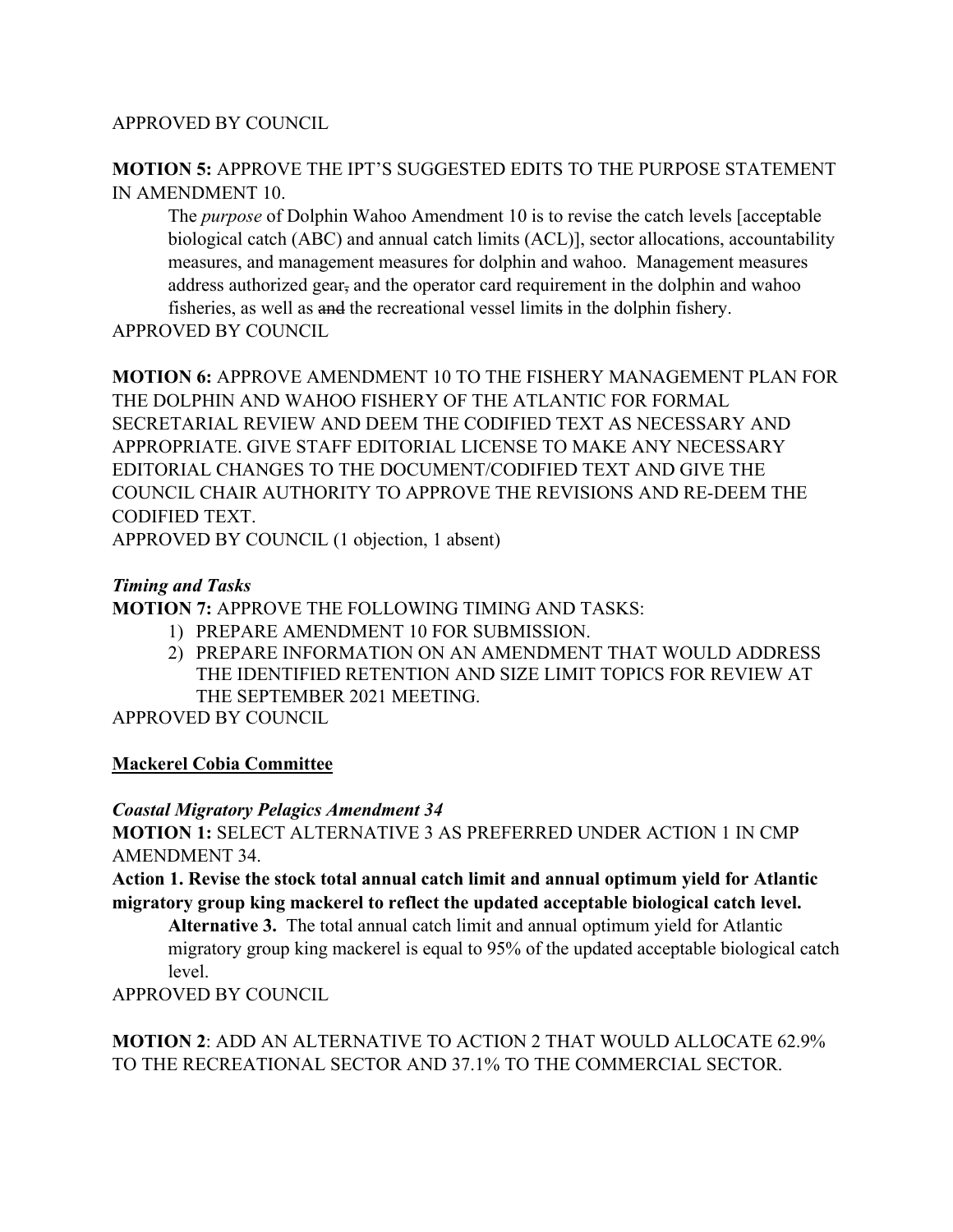**Action 2. Revise sector allocations and sector annual catch limits for Atlantic migratory group king mackerel.** APPROVED BY COUNCIL

**MOTION 3**: SELECT THE NEW ALTERNATIVE (ALLOCATE 62.9% TO THE RECREATIONAL SECTOR AND 37.1% TO THE COMMERCIAL SECTOR) AS THE PREFERRED ALTERNATIVE APPROVED BY COUNCIL

**MOTION 4:** SELECT ALTERNATIVE 2 AS PREFERRED UNDER ACTION 4 IN CMP AMENDMENT 34.

**Action 4. Increase the recreational bag and possession limit for Atlantic migratory group king mackerel in the exclusive economic zone off Florida.**

**Alternative 2.** Increase the daily bag limit for Atlantic migratory group king mackerel to three fish per person in the exclusive economic zone off Florida. APPROVED BY COUNCIL

**MOTION 5**: ADD AN ALTERNATIVE FOR ONLY REDUCING RECREATIONAL HARVEST TO 22-IN FL AND SELECT AS PREFERRED.

**Action 5. Reduce the minimum size limit for recreational and commercial harvest of Atlantic migratory group king mackerel.**

APPROVED BY COUNCIL

#### *Coastal Migratory Pelagics Amendment 32*

**MOTION 6**: IN ACTION 2, MOVE ALTERNATIVE 4 TO CONSIDERED BUT REJECTED. **Action 2 – Modify the Gulf Group Cobia Stock Apportionment Between the Gulf Zone and the Florida East Coast (FLEC) Zone and Update the Zones' ACLs Based on the ACL Selected in Action 1.**

**Alternative 4:** Modify the Gulf Group Cobia stock ACL apportionment at 62% to the Gulf Zone and 38% to the FLEC Zone, based on the MRIP-FES average landings for Gulf Group Cobia for the years  $2001 - 2015$ , and use this apportionment to update the Zone ACLs based on the Gulf Group Cobia ACL(s) in Action 1.

APPROVED BY COUNCIL

**MOTION 7:** SELECT ALTERNATIVE 2 AS PREFERRED UNDER ACTION 4 **Action 4 – Update and/or Establish Annual Catch Targets (ACT) for the Gulf Group Cobia Zones Based on the Apportionment Selected in Action 2 and FLEC Zone Sector Allocation in Action 3.**

**Alternative 2:** Use the Gulf Council's ACL/ACT Control Rule to calculate ACTs for the Gulf Zone and the recreational sector in the FLEC Zone.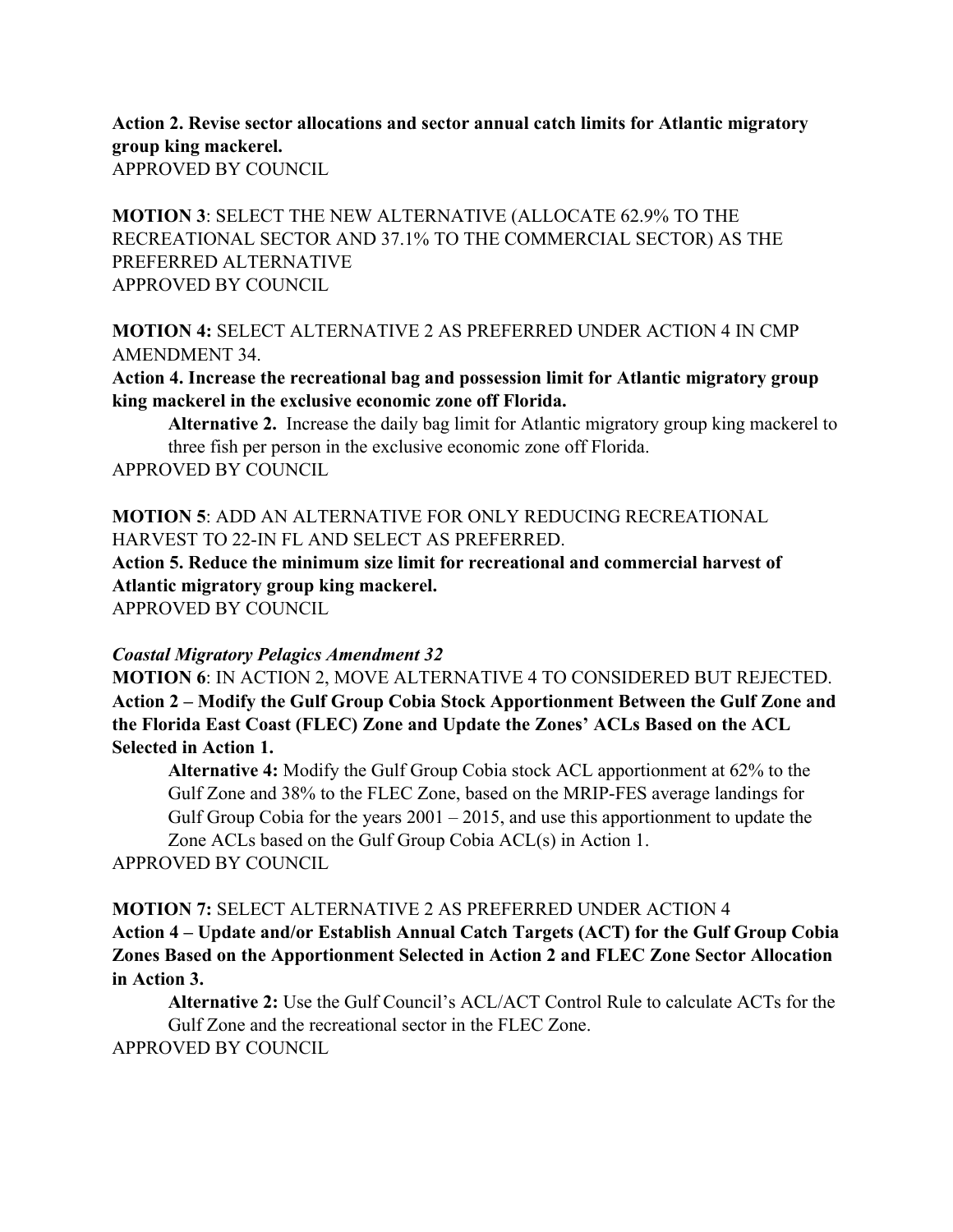# **MOTION 8:** SELECT ALTERNATIVE 2 UNDER ACTION 7 AS PREFERRED

# **Action 7 – Modify the Framework Procedure.**

**Alternative 2:** Modify the Framework Procedure to update the responsibilities of each Council for setting regulations for the Gulf Group Cobia. The responsibilities of each Council would be modified as follows:

- 1. Recommendations with respect to the Atlantic migratory groups of king mackerel, Spanish mackerel, and cobia will be the responsibility of the South Atlantic Council, and those for the Gulf migratory groups of king mackerel, Spanish mackerel, and cobia will be the responsibility of the Gulf Council, with the following exceptions:
	- a. The South Atlantic Council will have the responsibility to:
		- set vessel trip limits;
		- closed seasons or areas;
		- gear restrictions;
		- per person bag and possession limits;
		- size limits:
		- in-season and post-season accountability measures;
		- specification of ACTs or sector ACTs for the east coast of Florida including the Atlantic side of the Florida Keys for Gulf migratory group Cobia (i.e., Florida East Coast Zone).

APPROVED BY COUNCIL

# **MOTION 9:** SELECT ALTERNATIVE 3 UNDER ACTION 3 AS PREFERRED

# **Action 3 – Modify the FLEC Zone Cobia Allocation Between the Commercial and Recreational Sectors and Update each Sector's ACLs Based on the ACLs and Apportionments Selected in Actions 1 and 2.**

**Alternative 3:** Retain the FLEC Zone cobia ACL allocation of 8% to the commercial sector and 92% to the recreational sector and update the ACL(s) selected in Action 2 based on MRIP-FES landings.

APPROVED BY COUNCIL (1 ABSTENTION)

# *Timing and Tasks*

**MOTION 10:** ADOPT THE FOLLOWING TIMING AND TASKS:

- 1. Continue work on CMP Amendment 34 and prepare a draft for discussion and approval for public hearings at the September 2021 meeting.
- 2. Continue work with Gulf Council staff on CMP Amendment 32 and prepare a draft for discussion and approval for public hearings at the September 2021 meeting.

# APPROVED BY COUNCIL

# **Snapper Grouper Committee**

**MOTION 1:** INITIATE A PLAN AMENDMENT TO REBUILD AND END OVERFISHING OF GAG GROUPER. APPROVED BY COUNCIL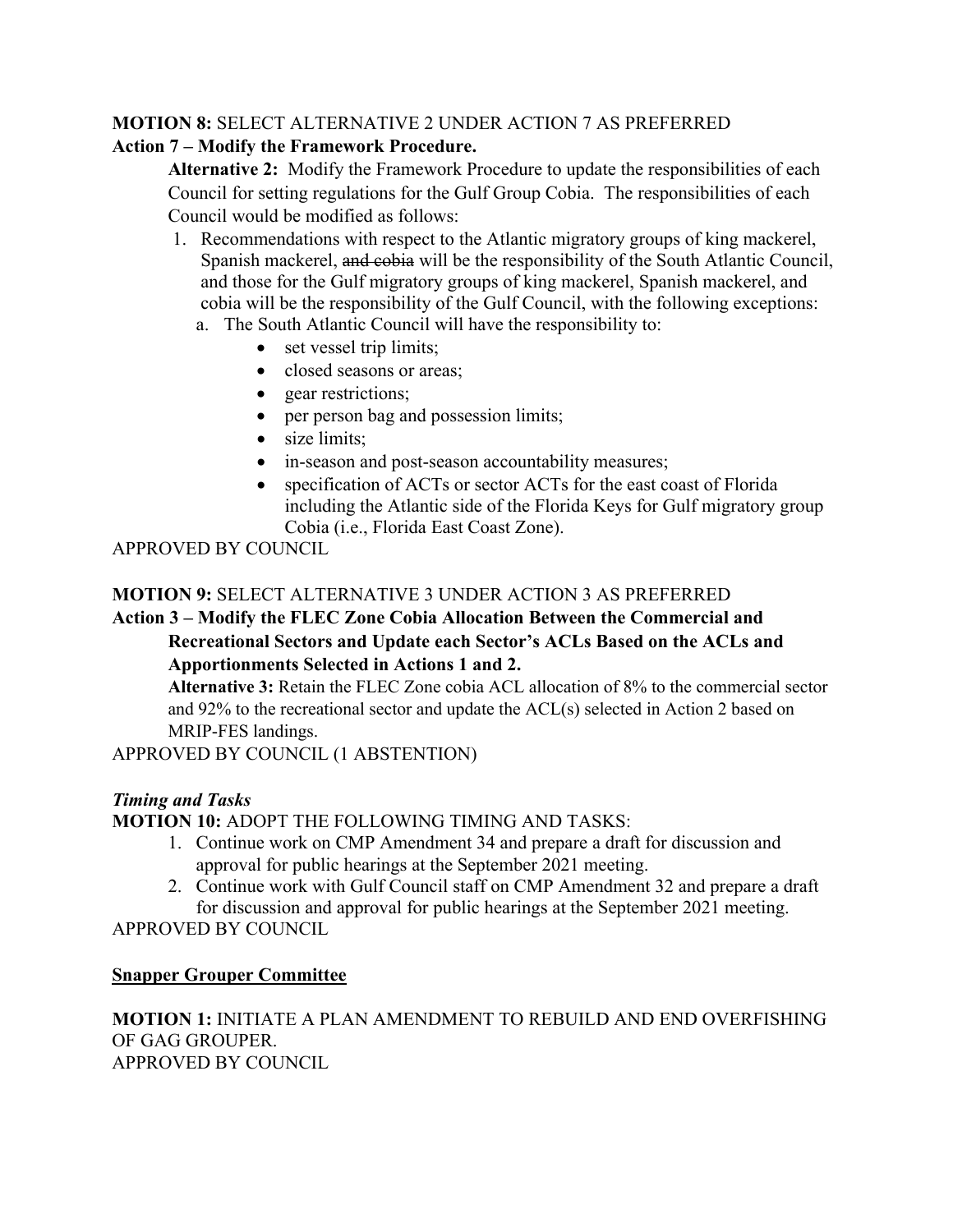# *Snapper Grouper Amendment 50 (Red Porgy)*

## **MOTION 2:** APPROVE PURPOSE AND NEED AS MODIFIED

#### Purpose for Action

The purpose of this fishery management plan amendment is to establish a rebuilding plan, set an acceptable biological catch, sector allocations and annual catch limits for South Atlantic Red Porgy based on the results of the most recent stock assessment, and modify management and accountability measures.

### Need for Action

The need for this fishery management plan amendment is to end overfishing of South Atlantic Red Porgy, rebuild the stock, and achieve optimum yield while minimizing, to the extent practicable, adverse social and economic effects.

APPROVED BY COUNCIL

# **MOTION 3:** SELECT ALTERNATIVE 5 UNDER ACTION 1 AS PREFERRED

# **Action 1. Establish a Rebuilding Plan for Red Porgy**

**Alternative 5.** Establish the rebuilding plan to equal the time estimated to rebuild the stock with a 50% probability of success while maintaining fishing mortality at 75% of the Maximum Fishing Mortality Threshold during the rebuilding period. For Red Porgy,  $75\%$ MFMT =  $75\%$ FMSY. This would equal 26 years with the stock reaching a  $50\%$ probability of rebuilding success in 2047. 2022 would be Year 1.

APPROVED BY COUNCIL

# **MOTION 4:** MOVE ALTERNATIVE 5 TO THE CONSIDERED BUT REJECTED APPENDIX

**Action 2. Revise the Red Porgy Total Annual Catch Limit and Annual Optimum Yield Alternative 5.** Revise the total annual catch limit and annual optimum yield for Red Porgy and set equal to zero. The 2022 annual catch limit and annual optimum yield would remain in place until modified.

APPROVED BY COUNCIL

# **MOTION 5:** MOVE ALTERNATIVE 4 TO THE CONSIDERED BUT REJECTED APPENDIX

#### **Action 3. Revise the Red Porgy sector allocations and sector annual catch limits**

**Alternative 4.** Remove sector allocations and manage under the total annual catch limit. APPROVED BY COUNCIL

# **MOTION 6:** SELECT ALTERNATIVE 3 AS PREFERRED FOR ACTION 3

# **Action 3. Revise the Red Porgy sector allocations and sector annual catch limits**

**Alternative 3.** Apply the current allocation formula: Annual catch limit  $=$  ((mean) landings  $2006-2008$ <sup>\*</sup> $(0.5)$  + ((mean landings  $1986-2008$ <sup>\*</sup> $(0.5)$ ) to the revised total annual catch limit. This would result in a commercial allocation of 51.43% and a recreational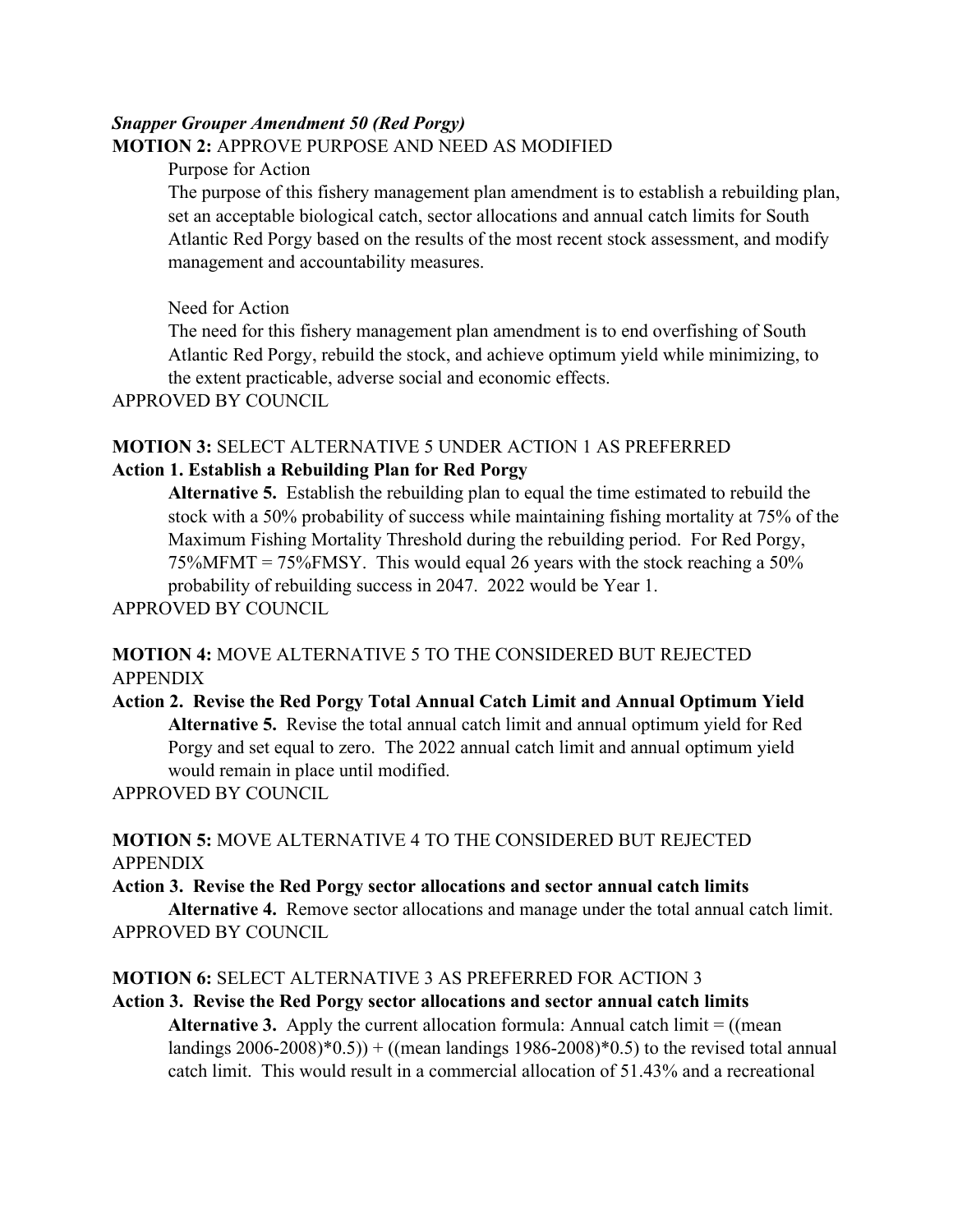allocation of 48.57%. using revised recreational landings estimates from the Fishing Effort Survey.

APPROVED BY COUNCIL

**MOTION 7:** SELECT SUB-ALTERNATIVES 2A AND 3A AS PREFERRED (15 FISH PER TRIP IN EACH SEASON)

# **Action 4. Action 4. Modify Red Porgy commercial trip limits**

**Alternative 2.** Reduce the commercial trip limit for Red Porgy from January 1 – April 30 to:

**2a.** 15 fish per trip

**Alternative 3.** Reduce the commercial trip limit for Red Porgy from May 1 – December 31 to:

**3a.** 15 fish per trip

APPROVED BY COUNCIL

## **MOTION 8:** MOVE ALTERNATIVES 3 AND 4 TO THE CONSIDERED BUT REJECTED APPENDIX

# **Action 5. Modify Red Porgy recreational management measures**

**Sub-Action 5a. Bag and vessel limits**

**Alternative 3**. Establish a recreational vessel limit for private recreational and charter vessels for Red Porgy as:

**Alternative 4.** Establish a vessel limit for headboats for Red Porgy as: APPROVED BY COUNCIL

# **MOTION 9:** SELECT SUB-ALTERNATIVE 2A AS PREFERRED

#### **Action 5. Modify Red Porgy recreational management measures Sub-Action 5a. Bag and vessel limits**

**Alternative 2.** Reduce the recreational bag limit for Red Porgy to:

**2a.** 1 fish per person per day, or 1 fish per person per trip, whichever is more restrictive. APPROVED BY COUNCIL

#### **MOTION 10:** SELECT ALTERNATIVES 3 AND 4 UNDER ACTION 5B AS PREFERRED **Action 5. Modify Red Porgy recreational management measures Sub-Action 5b. Recreational fishing season**

**Alternative 3.** Establish a recreational fishing season for Red Porgy; harvest would be allowed during May through June.

**Alternative 4.** Establish a recreational fishing season for Red Porgy; harvest would be allowed during July through August.

APPROVED BY COUNCIL

**MOTION 11:** ADD NEW ALTERNATIVE ESTABLISHING A RECREATIONAL FISHING SEASON FOR RED PORGY FROM JUNE THROUGH AUGUST

**Action 5. Modify Red Porgy recreational management measures**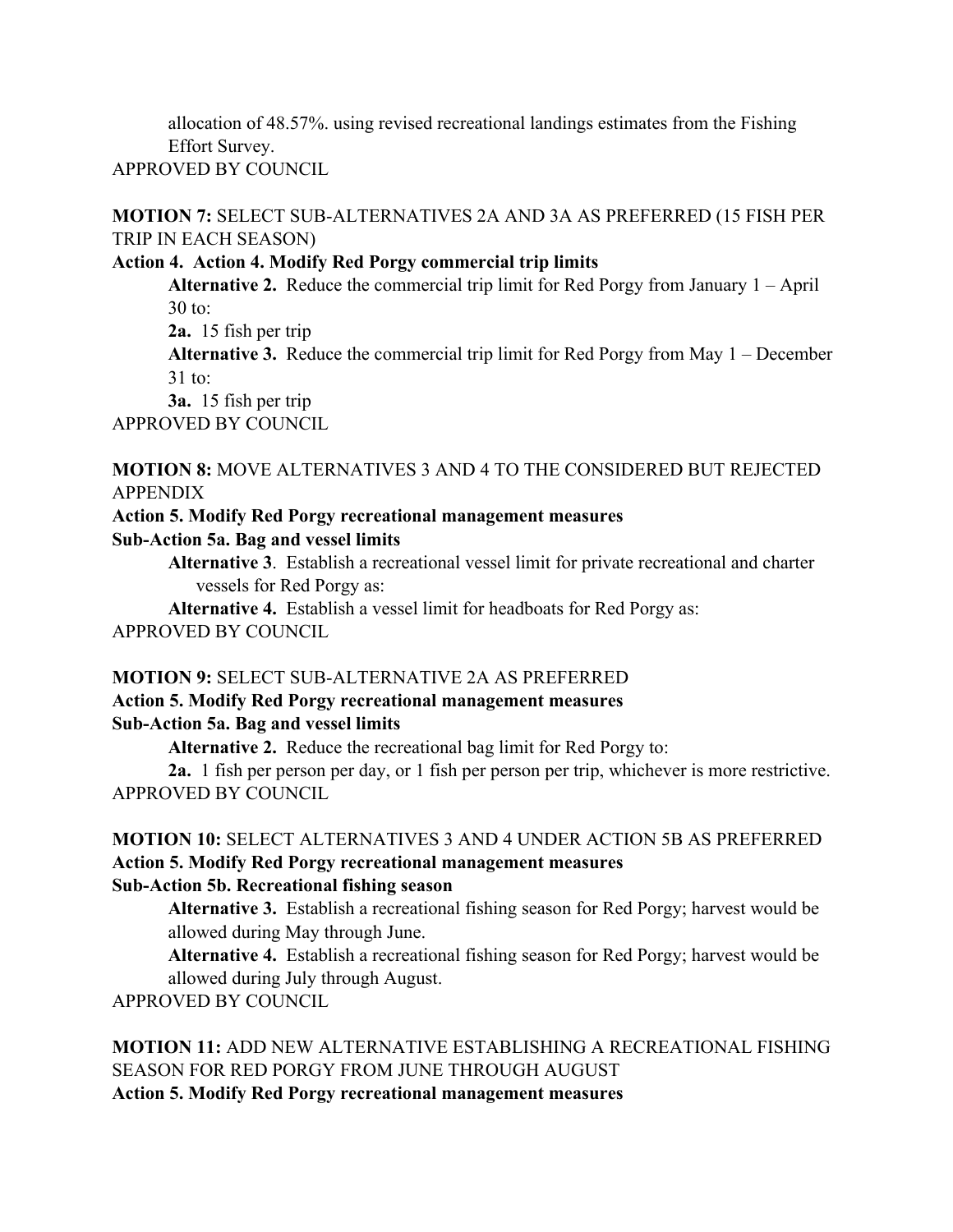#### **Sub-Action 5b. Recreational fishing season** APPROVED BY COUNCIL

# **MOTION 12:** ADD THE ALTERNATIVE BELOW TO ACTION 6

#### **Action 6: Modify Red Porgy recreational accountability measures**

If the total (commercial and recreational combined) annual catch limit is exceeded, reduce the length of the following year's recreational fishing season by the amount necessary to prevent the annual catch limit from being exceeded in the following year. However, the length of the recreational season will not be reduced if the Regional Administrator determines, using the best available science, that it is not necessary.

APPROVED BY COUNCIL (1 OPPOSED)

**MOTION 13:** APPROVE AMENDMENT 50 FOR PUBLIC HEARINGS. DIRECT STAFF TO HOLD PUBLIC HEARINGS DURING THE SEPTEMBER 2021 MEETING. APPROVED BY COUNCIL

#### *Timing and Tasks*

**MOTION 14:** INITIATE A PLAN AMENDMENT FOR TILEFISH TO INCORPORATE NEW ABC RECOMMENDATION AND CONSIDER REVISIONS TO ALLOCATIONS. APPROVED BY COUNCIL

## **MOTION 15:** DIRECT STAFF TO DO THE FOLLOWING:

- Draft Options Papers for the Gag Grouper and Tilefish amendments for the December 2021 Council Meeting.
- Work with NOAA General Counsel and SERO to develop options for rebuilding timelines for Gag Grouper for discussion in September 2021.
- Request an assessment projection estimating the rebuilding timeline for Gag Grouper with no harvest allowed (landed F=0) but accounting for discard mortality.
- Conduct public hearings for Amendment 50 DURING the September 2021 meeting.
- Add language regarding SMZs being designated as Essential Fish Habitat-Habitat Areas of Particular Concern to Amendment 50.
- Conduct preliminary catch level analysis for Yellowtail Snapper, including potential closures due to changes in catch levels, for consideration at the September 2021 meeting.
- Schedule an SSC meeting in Summer 2021 for the SSC to revisit results of the SEDAR 73 (Red Snapper) stock assessment and recommendations for the OFL and ABC.
- Draft an Options Paper to adjust catch levels and for Red Snapper (based on the SSC's OFL and ABC recommendations from their Summer 2021 Meeting) and revise sector allocations. Prepare this for review at the September 2021 meeting.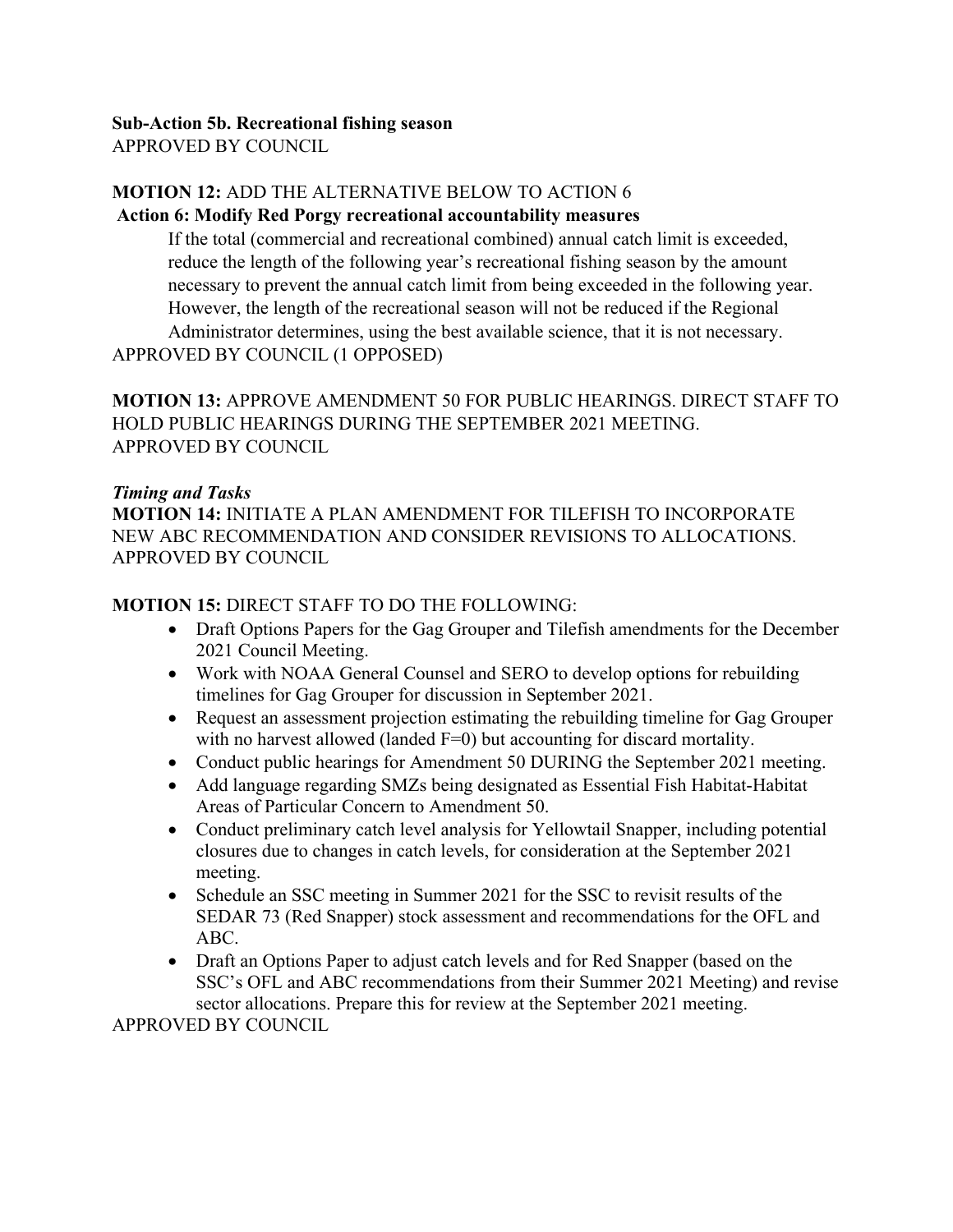#### **Habitat Protection and Ecosystem-Based Management Committee**

### **MOTION 1:** ADOPT THESE AS GOALS AND OBJECTIVES OF THE HABITAT BLUEPRINT AND PROGRAM.

Goals and Objectives

Goal 1. Comply with the habitat mandates of the MSA and its amendments.

- Describe and identify essential fish habitat (EFH) for the fishery as required in Council FMPs.
- Provide information for use in FMP development to minimize, to the extent practicable, adverse effects on such habitat caused by fishing.
- Identify other actions to encourage the conservation and enhancement of such habitat.
- Provide information to support the Council's role in mandatory EFH reviews.
- Provide information to support Council comments on activities by Federal or State agencies that may impact the habitat of the resources managed by the Council.

Goal 2. Provide information to support Council communication on habitat issues.

- Provide habitat research needs for consideration in Council Research Monitoring
- Provide habitat research needs and Council habitat priorities to inform regional planning and research efforts.
- Provide information to support Council responses to habitat related requests for information.

• Provide information to support Council outreach activities on habitat issues. APPROVED BY COUNCIL

#### *Coral Amendment 10*

# **MOTION 2:** APPROVE THE PURPOSE AND NEED STATEMENTS IN CORAL AMENDMENT 10

Purpose for Action

The purpose of Coral Amendment 10 is to determine whether to establish a shrimp fishery access area along the eastern edge of the northern extension of the Oculina Bank Habitat Area of Particular Concern where the permit holders of a valid limited access Commercial Vessel Permit for Rock Shrimp (South Atlantic EEZ) would be able to fish for and possess rock shrimp.

#### Need for Action

The need for Coral Amendment 10 is to increase economic and social benefits to rock shrimp fishermen by increasing access to historic rock shrimp fishing grounds, while maintaining protection of the Oculina deep water coral ecosystems.

APPROVED BY COUNCIL

# **MOTION 3:** APPROVE ACTION IN CORAL AMENDMENT 10

**Action 1. Establish a shrimp fishery access area along the eastern edge of the northern extension of the Oculina Bank Habitat Area of Particular Concern.** APPROVED BY COUNCIL